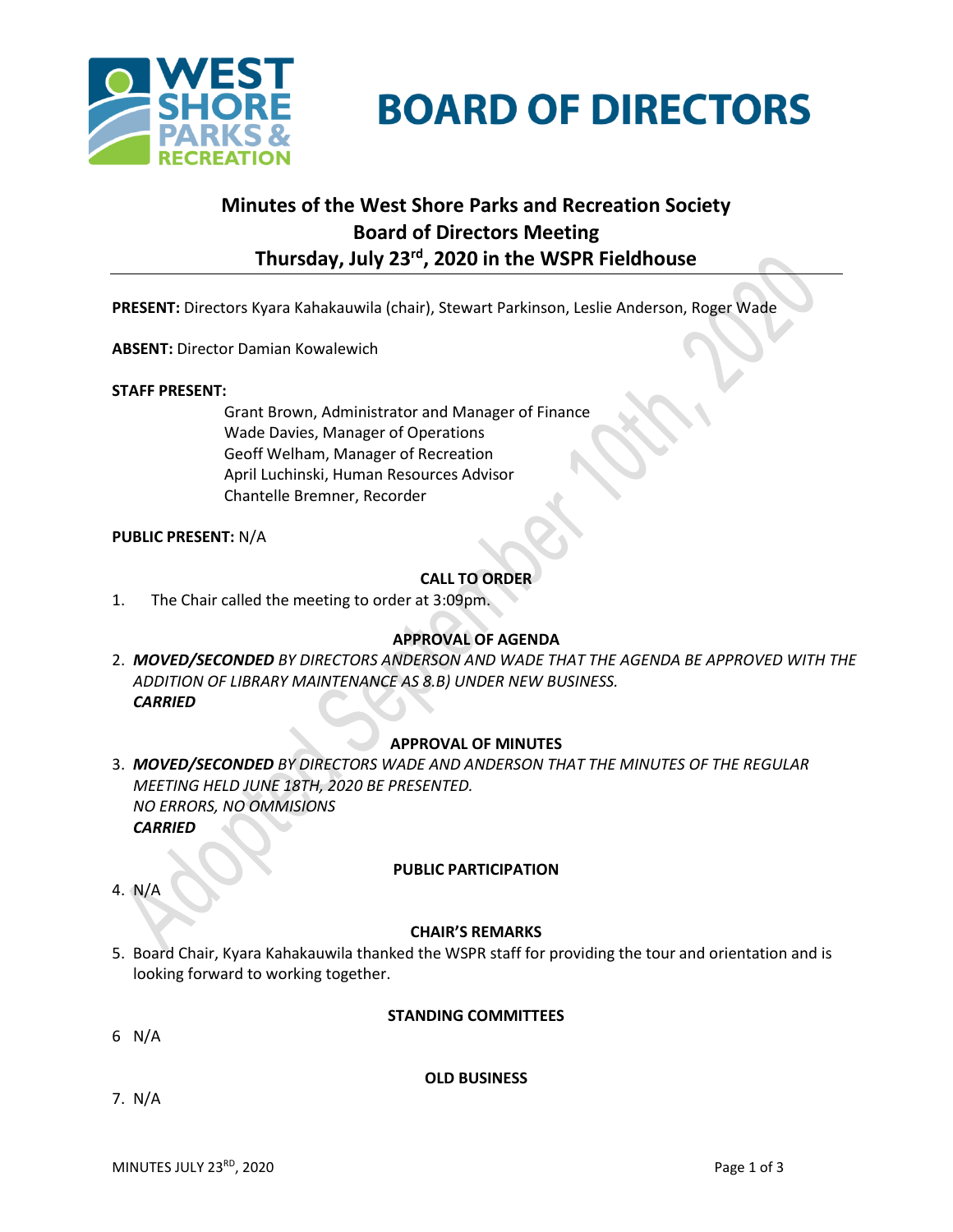## **NEW BUSINESS**

## 8. **a) Q Centre Allocation Policy** – amendment due to JDF Arena closure

Administrator, Grant Brown commented that under normal circumstances, the Q Centre space is allocated in the following order:

- i. Major Lease Holders
- ii. Minor Sport
- iii. Adult Users
- iv. Special Events
- v. Single Bookings
- vi. Commercial Groups

Due to the fact that the JDF Arena is scheduled for immediate repair, leaving only one rentable ice surface, staff propose that the Q Centre space is allocated in the following order until the JDF Arena ice is available for use:

- i. Major Lease Holders
- ii. Minor Sport
- iii. Adult Users
- iv. Single Bookings

The re-ordering of the space allocation will help give minor sports groups more ice time that they will be losing due to the repairs of the JDF Arena.

The RFP for consulting services for the JDF Arena Improvement project has gone to tender.

*MOVED/SECONDED BY DIRECTORS PARKINSON AND WADE THAT THE Q CENTRE ALLOCATION POLICY BE AMENDED TO INCLUDE THE TEMPORARY RE-ORDERING AS SUGGESTED BY WSPRS STAFF UNTIL THE REPAIRS TO THE JDF ARENA ARE COMPLETED AND THE SPACE IS AVAILABLE FOR USE. CARRIED*

## **b) Library Maintenance**

Manager of Operations, Wade Davies asked the board of directors for approval to spend the funds given to the library from municipal councils for needed repairs that include the replacement of two air handling units and the repair of the leaking skylights.

*MOVED/SECONDED BY DIRECTORS WADE AND PARKINSON THAT APPROVAL BE GIVEN TO WSPRS STAFF TO COMMISSION REPAIRS TO THE JDF LIBRARY THAT INCLUDE THE REPLACEMENT OF TWO AIR HANDLING UNITS AND THE REPAIR OF THE LEAKING SKYLIGHTS. CARRIED*

It was suggested by the board of directors that a small administration fee be added for staff time on the repairs.